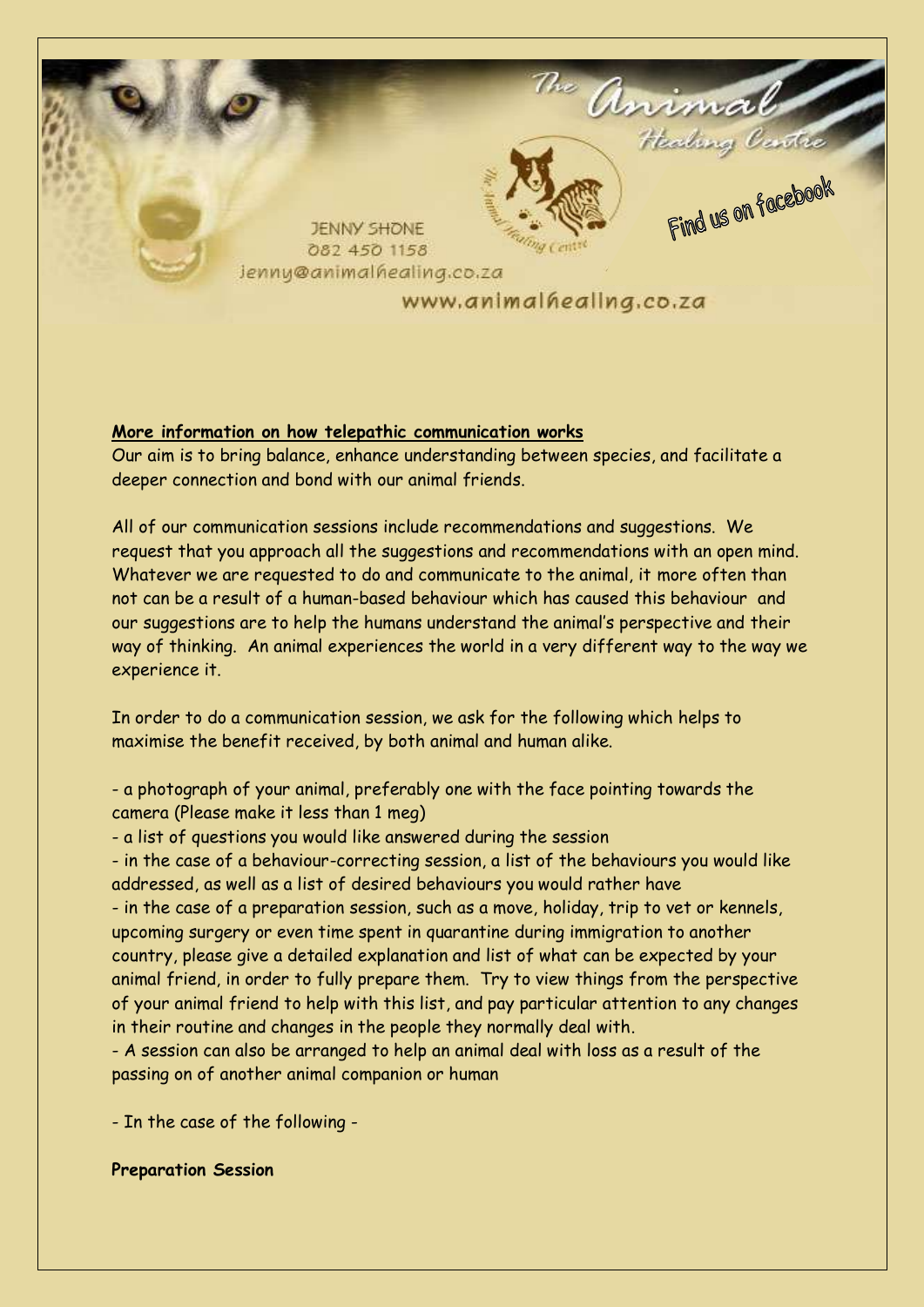This is our broadest category as it involves preparing the animal for any change to routine, environment, family, an event etc. Some of the particular changes we are asked to help prepare the animal for include:

- Preparation for surgery
- Human family going on holiday, which could include going to kennels or being looked after by someone while they are away
- Going on holiday with the family
- Moving to a new home or to a new country
- Spending time in quarantine as a result of immigration
- Trip to the vet
- Addition to family, either human or animal
- Loss of an animal or human companion
- Change in environment, e.g. building alterations to home

## How to maximise a preparation session

To ensure your animal friend is as prepared for the change or event as possible, please provide us with a detailed list of what the animal can expect during this time. Things such as times of the day, what to expect during the period, changes in the people they will deal with, changes to their normal routine etc. We urge you to look at things from the perspective of your animal friend, and write down anything that may be different for them.

#### **Behaviour correcting session**

Unwanted behaviours can cause havoc, stress and upset to a whole family. Using a communication session to refocus behaviours works well in addressing these issues. During such a session we focus on understanding the underlying causes of the behaviour, deal with any emotional or health issues that may be causing the unwanted behaviours and offer suggestions to you, the human, to help correct the unwanted behaviours and communicate clearly to the animal what it is that is required, and what is unwanted. Where health issues may be involved, we recommend a visit to the vet. Our suggestions in terms of health issues will involve techniques, products and services that will support healing, but are not intended to replace vet care.

Unwanted behaviours can often be caused by either confusion in the animal, posttraumatic stress after a traumatic event.

Unwanted behaviours can include anything from biting, scratching, fighting with packmates, chewing things, spraying (cats), extreme fear and anxiety, aggressiveness towards visitors and strangers, in fact anything that creates stress and anxiety in the humans, can be addressed and dealt with in a way that brings understanding and a lessening of the behaviour.

## How to maximise a behaviour-correcting session:

In order to completely address an unwanted behaviour, it assists us greatly to have a list of the behaviours that are unwanted, as well as a list of behaviours that would be more desirable. Each household, and family, is unique, and often have different perceptions of what behaviours are considered acceptable and which aren't.